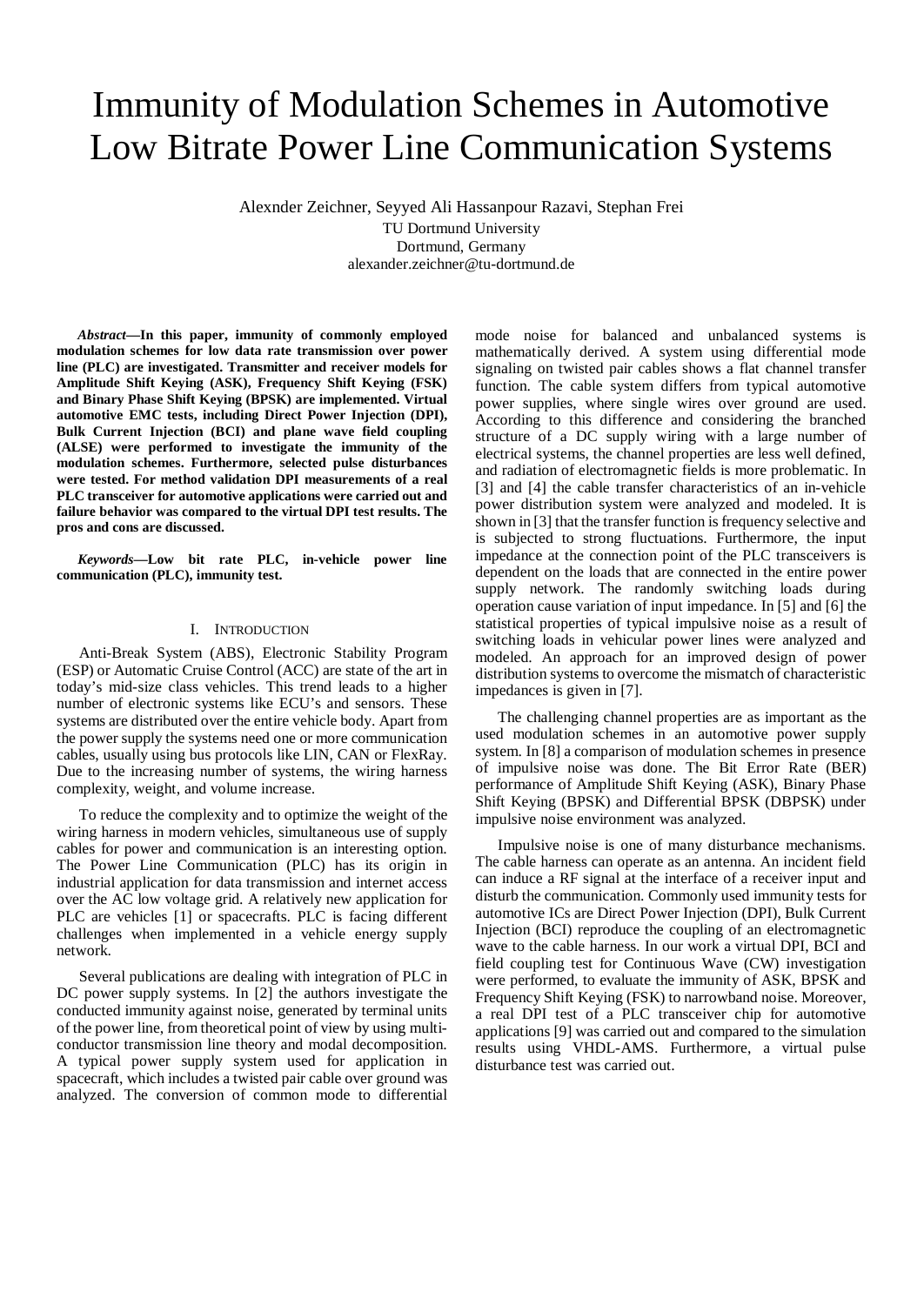The structure of this paper is as follows. Section [II](#page-1-0) gives a short overview of the investigated modulation schemes. In section [III](#page-1-1) the impedance model, the demodulation techniques, and the bit detection mechanisms are described. Section [IV](#page-2-0) deals with the performed CW test setups and presents simulation and measurement results. Pulse disturbance results are presented in section [V](#page-4-0) . Conclusions and further discussions are given in section [VI.](#page-5-9)

## II. MODULATION METHODS

<span id="page-1-0"></span>Traditional bus systems like LIN, CAN or Flexray apply baseband signals to transmit digital data. Using DC power supply system as a channel for transmission of baseband signal is problematic due to energy transportation of DC current and low frequency noise from power electronics. An unallocated and low noise frequency band is required. Therefore, the digital baseband signal has to be shifted to a higher frequency band by modulation. Common used modulation methods for low bit rate communication systems are introduced in this section to give a short overview [\[10\].](#page-5-10)

ASK is a simple modulation scheme. The magnitude of a sinusoidal carrier signal is variable to encode the binary state. For a simple one bit encoding the carrier signal can be switched on and off, also called on-off-keying (OOK). The demodulation is done incoherent with an envelope detector. The FSK method uses the frequency to encode the binary state. In that method one bit encoding uses two sine carriers with variant frequencies, which are switching in between. The FSK method can be demodulated incoherent as simple as the ASK with two envelope detectors but previously the frequencies need to be separated by band pass filters. The method for encoding the bit state in the phase of a carrier is called BPSK. Two carrier signals with the same frequency but a constant phase shift are switched in dependence to the bit state. For one bit encoding a phase shift of 180° is used. Demodulation can be done coherent. Therefor a synchronic sine is required and can be generated by a Phase Locked Loop (PLL).

More complex modulation methods like Quadrature Phase Shift Keying (QPSK) or application of different channels for Orthogonal Frequency Domain Multiplexing (OFDM) are commonly employed for high data rates. The focus of this work are low bit rate communication systems thus the simple modulation schemes (ASK, FSK and BPSK) are investigated. Next section deals with the model generation of the described modulation methods.

#### III. TRANSCEIVER AND RECEIVER MODELING

<span id="page-1-1"></span>The main goal in this paper is to investigate the behavior of a transceiver under several immunity tests. In this section the modeling procedure of a power line transmitter and receiver is described.

#### *A. Transmitter Source and Receiver Impedance Model*

Both impedances of transmitter and receiver are modeled as shown in [Fig. 1](#page-1-2) with a linear equivalent circuit where TxD denotes the digital data Signal,  $V_{Tx}$  represents the voltage at the transmitter output,  $V_{Rx}$  is the voltage at the receiver input and RxD is the received digital data signal. The signal propagation

and reflection depends on the characteristic impedance of the transmission line. Usually a coupling network is used to connect the transmitter and receiver to the power line, which should be considered separately.



<span id="page-1-2"></span>Fig. 1. Equivalent transmitter (left) and receiver (right) model

The transmitter is assumed as an ideal voltage source and an internal source resistance R<sub>s</sub> with 90  $\Omega$ . The source mathematically generates a modulated carrier signal (ASK, FSK or BPSK) which is depending on the binary TxD signal connected to the source. The voltage magnitude of 1 V and frequency of 6.5 MHz for the carrier signal was chosen according to an available PLC transceiver for automotive applications [\[9\].](#page-5-8)

The input impedance is assumed as a combination of a resistor and a capacitor in parallel. The resistor represents the high impedance input (here 1 MΩ) of an amplifier inside the transceiver chip with a parasitic capacitance of 10 pF.

#### *B. Demodulation Methods*

Three demodulation methods for the investigated modulation schemes (ASK, FSK, and BPSK) were implemented in the receiver model. The structures are kept as simple as possible. The received voltage  $V_{Rx}$  will be post processed by each demodulation method to detect the binary data in V<sub>demod</sub>. Non-coherent demodulation is used in the models of ASK and FSK as depicted in [Fig. 2](#page-1-3) (a) and (b). The models are composed of an envelope detector and band pass filters (BP).



<span id="page-1-3"></span>Fig. 2. Incoherent demodulation methods for ASK (a), FSK (b) as implemented in the analog receiver front end

The envelope detector is a circuit containing a diode and a RC network. In FSK the band pass filters are used to separate the frequencies. The filters are expressed as a second order transfer function in frequency domain:

$$
H(s) = \frac{s \frac{2D}{\omega_0}}{1 + s \frac{2D}{\omega_0} + s^2 \frac{1}{\omega_0^2}}
$$
 (1)

where  $\omega_0$  denotes the center frequency and *D* represents the dumping factor. The bandwidth can be calculated with: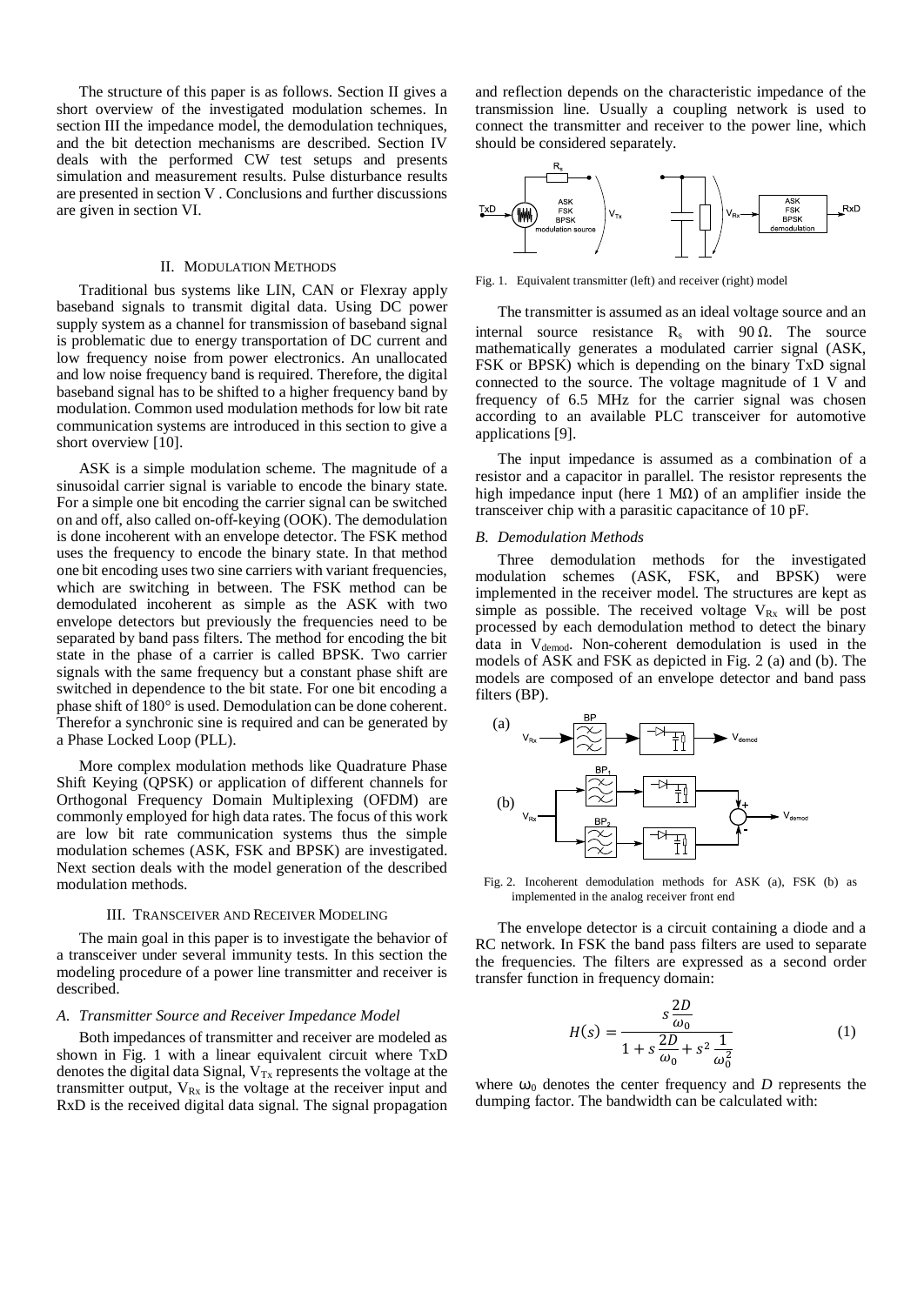$$
B = 2D \frac{\omega_0}{2\pi} \tag{2}
$$

Coherent demodulation is necessary for BPSK (see [Fig. 3\)](#page-2-1). A Costas Loop [\[11\]](#page-5-11) was implemented in the model to synchronize the internal Voltage Controlled Oscillator (VCO) with the carrier signal.



<span id="page-2-1"></span>Fig. 3. Coherent demodulation method for BPSK to extract the actual transmitted data from received voltage at receiver input pin  $(V_{Rx})$ 

The low pass filters are implemented with following transfer function:

$$
H(s) = \frac{1 + \frac{s}{\omega_1}}{1 + \frac{s}{\omega_2}}
$$
 (3)

The described methods are simple and cost-effective to be implemented in an analog front end of a real transceiver.

## *C. Bit Detection Model*

For detection of the digital bit stream from the demodulated signal V<sub>demod</sub> a simple RC circuit is attached as an integrator to the analog front end of the receiver as illustrated in [Fig. 4.](#page-2-2) The switch discharges the capacitor periodically at the beginning of a bit. During the bit duration the capacitor integrates the current from the demodulation circuit. Consequently, at the end of a bit duration the voltage at the capacitor can be sampled to decide the bit state.



<span id="page-2-2"></span>Fig. 4. Integration circuit designed for sampling the demodulated signal containing a switch for periodic discharge of capacitor.



Fig. 5. Bit detection thresholds for FSK, BPSK (left) and ASK (right) applied to detect the bit state from the sampling voltage ( $V_{sample}$ )

A decision threshold at 0 V for FSK and BPSK sets the digital output of the receiver to the detected bit state. Since during the carrier off states in the modulation scheme (also called on-offkeying, OOK) the demodulator output voltage is zero, the ASK threshold needs to be set to a nonzero voltage. The bit rate for the models is set to 20 kBit/s.

### *D. Transmission Line Model*

To consider the line properties a transmission line (TL) model was implemented. Accurate simulation of signal propagation require a TL with frequency dependent losses. The presented model involves a single wire over ground.

The voltage and current conditions at the beginning and the end of the TL can be expressed in the frequency domain by the following equation [\[16\],](#page-5-12) [\[17\]:](#page-5-13)

$$
\begin{bmatrix} V_2 \\ I_2 \end{bmatrix} = \begin{bmatrix} \cosh(\gamma(s)l) & -Z_0(s)\sinh(\gamma(s)l) \\ -\frac{1}{Z_0(s)}\sinh(\gamma(s)l) & \cosh(\gamma(s)l) \end{bmatrix} \begin{bmatrix} V_1 \\ I_1 \end{bmatrix} \tag{4}
$$

In the frequency dependent propagation constant  $\gamma(s)$  and characteristic impedance  $Z_0(s)$ , the per-unit-length parameters like DC resistance  $R'_{DC}$ , the skin effect  $R'_{S}$ , the line capacitance  $C'$  and the line inductance  $L'_e$  are taken into account by following equations [\[16\]:](#page-5-12)

$$
Z_0(s) = \sqrt{\frac{R_{DC}^{'}}{sC} + R_S^{'}} \frac{\sqrt{s}\sqrt{2} + sL_e^{'}}{sC^{'}}
$$
 (5)

$$
\gamma(s) = \sqrt{(R_{DC}^{'} + R_{S}^{'} \sqrt{s}\sqrt{2} + sL_{e}^{'} )sC'}
$$
 (6)

 $Z_0$  and  $\gamma$  have to be approximated by rational functions for time domain simulation. A linear differential equation can be formed directly. In a simulation environment, several TL models of any length and in any configuration can be combined.

The frequency dependend characteristic impedance and propagation constant of the applied TL in the simulation are depicted in [Fig. 6.](#page-2-3)



<span id="page-2-3"></span><span id="page-2-0"></span>Fig. 6. Characteristic impedance and propagation constant of TL model

#### IV. CW (CONTINUOUS WAVE) INVESTIGATIONS

The aim of the CW test is to evaluate the immunity of the communication system to narrow band noise. A sine wave generator with variable frequency and output voltage is implemented in the test setup. Here no additional modulation is assumed. DPI test for capacitive coupling and BCI test for inductive coupling can be performed for communication disturbances. Furthermore, a field coupling test setup complete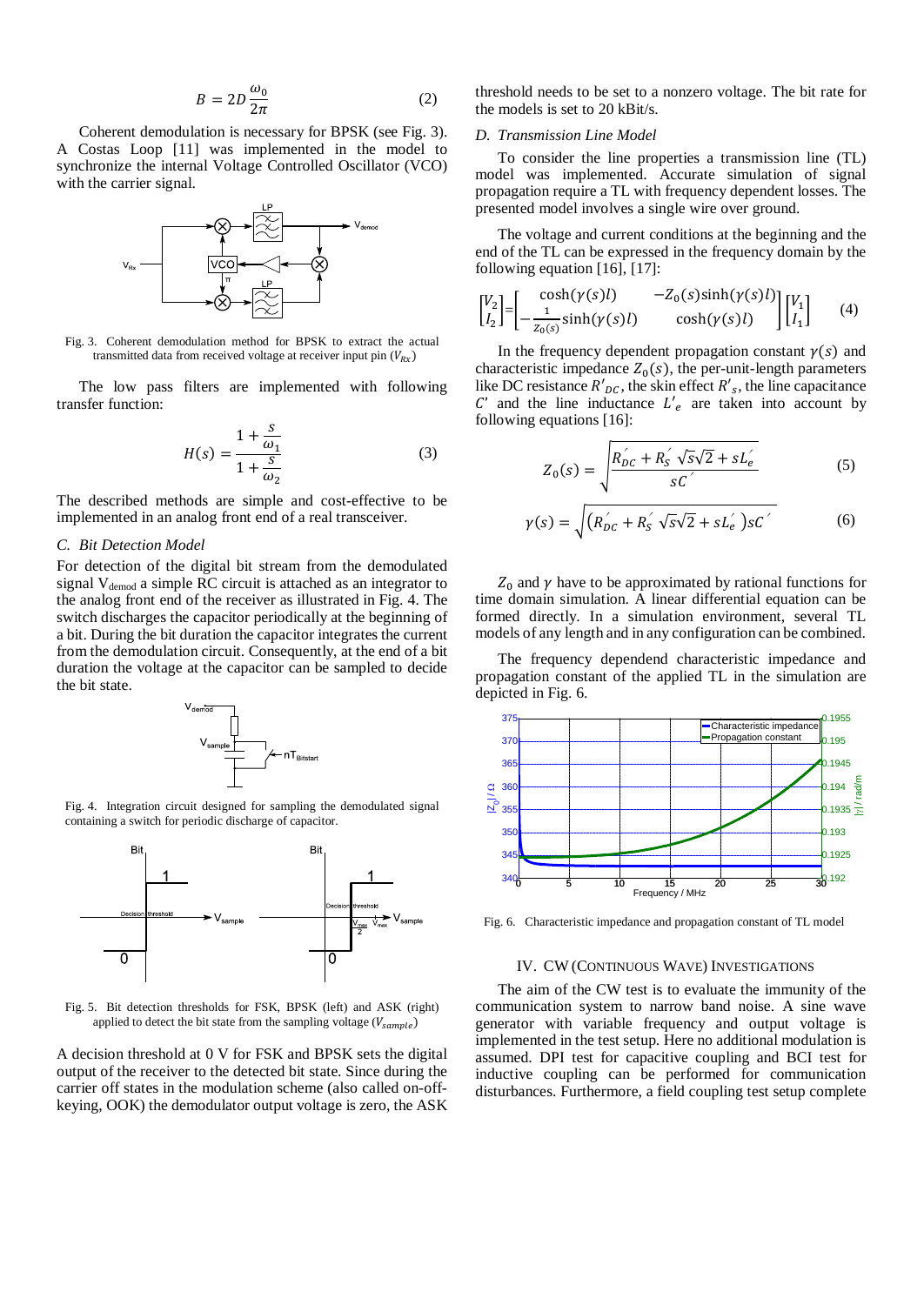the test procedure. A principal drawing of the DPI and BCI test setup is shown in [Fig. 7.](#page-3-0) The transceiver models under test are connected via capacitors to the TL. Besides DPI and BCI direct field coupling into the transmission cable is investigated in this chapter.



<span id="page-3-0"></span>Fig. 7. DPI test setup to evaluate the transceiver models with different modulation schemes

In the test procedure a sweep of frequency and voltage is performed. At every step of frequency and voltage a bit pattern is transmitted. The received bit pattern is compared to the transmitted one. In case of a mismatch, maximum immunity level at achieved frequency and voltage is exceeded. In the presented simulations the virtual test is performed in the frequency range from 500 kHz to 30 MHz. A pattern of 32 bits is transmitted to evaluate the communication system.

## *A. DPI Test Results*

According to section [III](#page-1-1) the virtual DPI test is performed for each modulation separately up to a maximum source voltage of 10 V. Additionally, a real DPI immunity test is performed for a Yamar transceiver [\[9\].](#page-5-8) The setup includes transmitter and receiver connected together with 1 m twisted pair cable over ground (see [Fig. 8\)](#page-3-1). The power supply was attached with a second 1 m cable at the transmitter terminal. DC power supply and periphery on the PLC evaluation boards were not considered in the simulation setup. The noise signal is directly injected at receiver evaluation board terminal. The digital output of the receiver is monitored by a PC connected to the measurement setup via a serial connection.



Fig. 8. DPI immunity measurement setup with PLC transceiver evaluation boards fro[m \[9\]](#page-5-8)

<span id="page-3-1"></span>The comparison results achieved for the BPSK transceiver model and the direct DPI immunity test are illustrated in [Fig. 9.](#page-3-2) Measurement results show an expected higher sensitivity

against disturbances at the carrier frequency. Three further significant sensitive frequencies (5 MHz, 13 MHz and 19.5 MHz) can be observed in the measurement results. Harmonic frequencies in the local oscillator of the receiver for coherent demodulation could have impact on the immunity level. A non-ideal VCO (see [Fig. 3\)](#page-2-1) was implemented in the BPSK receiver model for reproduction of the real transceiver behavior. Apart from some deviations close to 5 MHz and 6.5 MHz simulation can reproduce well the measurement results (Fig. 9). Simulation models are verified this way.



<span id="page-3-2"></span>Fig. 9. Comparison of DPI immunity test result achieved by simulation of BPSK transceiver model and actual measurement

Using different modulation schemes in simulation environment are compared and the results are illustrated in [Fig. 10.](#page-3-3) Results show a significant drop of robustness for each curve due to narrowband noise at the carrier frequency.



<span id="page-3-3"></span>Fig. 10. DPI immunity test result achieved by simulation of different digital modulation in VHDL-AMS

The ASK and FSK modulation show no immunity reduction up to the maximum test level outside the carrier frequency band due to the non-coherent demodulation. This modulations show good robustness to direct power injection in the observed frequency range. Nevertheless, real implementations of the modulation schemes might inhibit problems not visible with ideal simulation models.

#### *B. BCI Test Results*

A BCI model composed of lumped elements [\[19\]](#page-5-14) is used for inductive disturbance coupling. The used simple linear equivalent circuit (Fig. 11) of the BCI current clamp is valid for simulations up to 30 MHz.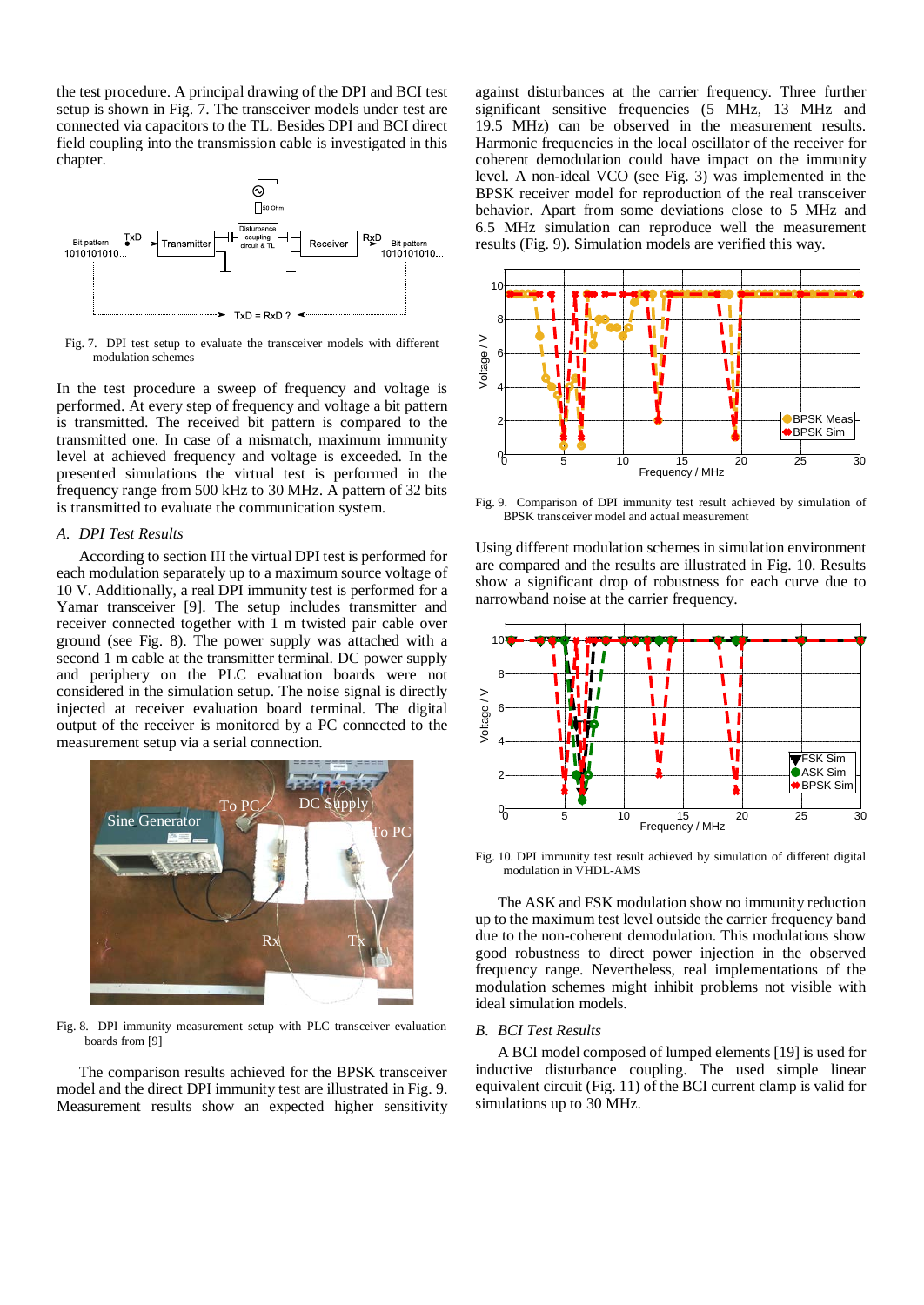

Fig. 11. BCI model circuit

The comparison of BCI simulation results are depicted in [Fig. 12.](#page-4-1) The simulations were carried out with a 50  $\Omega$  sine source connected to the BCI input terminal. The maximum Voltage was set to 25 V.



<span id="page-4-1"></span>Fig. 12. BCI simulation results of the transceiver models

Immunity drops at the carrier frequency occurs in all models. The drops outside the carrier frequency band observed in DPI simulation with the BPSK model are also visible in the BCI test. The ASK Model is sensitive to frequencies from 3 MHz to 18 MHz. The FSK model has best performance in the BCI immunity test.

## *C. Field Coupling Test*

This test reproduces the coupling of an incident plane wave to a parallel wire structure as depicted in [Fig. 13.](#page-4-2) The field coupling can be modeled as a combination of a voltage and current source. The model is valid for a short TL relative to the wavelength  $(l \ll \lambda)$ . Signal propagation effects are not considered in this model.



<span id="page-4-2"></span>Fig. 13. Field coupling to a TL of length *l=1m* and high *h=0.05m* represented by equivalent circuit consists of a voltage and current source

The voltage and current can be found using by following equations [\[18\]:](#page-5-15)

$$
V(\omega) = -j\omega\mu_0 l h H
$$
  

$$
I(\omega) = j\omega \frac{\pi \epsilon_0}{\ln(h/r)} l h E
$$
 (6)

with TL length  $l = 1m$ , distance between the lines  $h = 0.05m$ and wire radius  $r = 2mm$ . The height and length have impact to the induced voltage and current on the TL and were choosen according to typical antenna tests performed in anaechonic chamers. The test was carried out with a maximum electric field strength of 200 V/m. The simulation results are shown in [Fig.](#page-4-3)  [14.](#page-4-3)



<span id="page-4-3"></span>Fig. 14. Immunity simulation results from field coupling test with the transceiver models

The typical immunity drop at the carrier frequency is also visible in these results. Moreover, the ASK model is sensitive to frequencies in a wide band around the carrier frequency.

### V. PULSE DISTURBANCE INVESTIGATIONS

<span id="page-4-0"></span>A virtual pulse disturbance test was performed in a similar way to the DPI test with a capacitive coupling. A pulse generator instead of a continuous sine generator was implemented for simulation. Besides, the pulse with was chosen fix to 50% of the period duration. The simulations were carried out in a pulse frequency range of 20 kHz to 8 MHz with a maximum pulse height of 25 V and pulse rise time of 10 ns. The results are shown in [Fig. 15.](#page-4-4) The compared transceiver models have different behavior in case of pulse disturbance. The ASK and FSK models are sensitive to pulse frequencies at 500 kHz, 2 MHz, 4 MHz and 5 MHz. Furthermore, the BPSK model has a high immunity performance, except the drops at 1 MHz and 5 MHz.



<span id="page-4-4"></span>Fig. 15. Immunity simulation results from pulse disturbance test